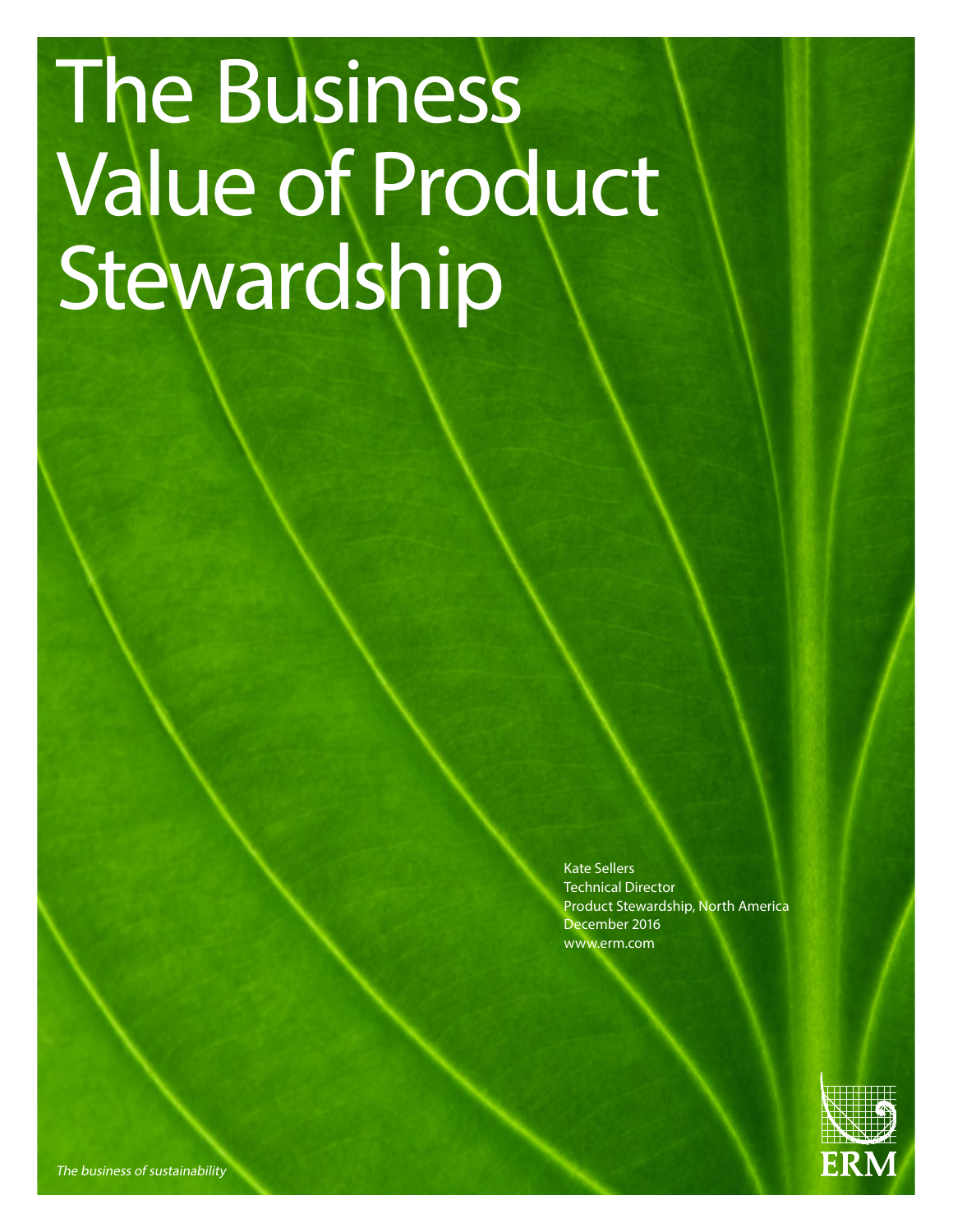# Minimizing Business Risk

The call comes in after 4 p.m. on a Friday afternoon: Customs has held a product shipment. Perhaps the label does not meet hazard communication requirements, or some component of the product does not meet regulatory requirements. And so, the supply chain breaks.

While the manufacturer scrambles to address a product stewardship issue, the customer fumes. A sale may be lost or – worse still – a customer account. Perishable products may spoil while they wait in storage for the issues to be corrected. And that's just the beginning of the challenge.

Penalties for violating some product stewardship regulations are jaw dropping. Making or importing a product in the European Union (EU)? Consider the penalties under the regulation Registration, Evaluation, Authorization and Restriction of Chemicals (REACH). A first violation can result in a fine of up to €1,000,000. Some countries in the EU impose criminal sanctions that can include prison terms for company executives.

This example of the consequences of gaps in product compliance illustrates why corporate executives must recognize regulatory compliance and managing products as potentially serious business risks.

Let's look at one of the other top risks – damaged corporate reputation – within the context of product stewardship.

The U.S. news magazine 60 Minutes aired a story on March 1, 2015, regarding the levels of formaldehyde in Lumber Liquidators laminate flooring.<sup>1</sup> The potential health effects of exposure to this carcinogen outraged consumers and regulators; as a consequence, the company's reputation suffered. The company stock price, which was at \$63.69 per share on February 13, dropped abruptly to a low of \$30.55 by March 13.

This decrease in stock price is not unique. A study on supply chain resilience published by the World Economic Forum<sup>2</sup> provides additional evidence of the value of product stewardship. Gaps in product compliance that leave a product shipment stranded in Customs disrupt the supply chain. As news of disruptions leaks, it can affect stock prices even before public announcement. The stock value of a publicly traded company drops by 7% on average when the public announcement of a supply chain disruption occurs and stock prices typically require months to recover.

2 http://www3.weforum.org/docs/WEF\_RRN\_MO\_ BuildingResilienceSupplyChains\_Report\_2013.pdf

<sup>1</sup> http://www.cbsnews.com/news/lumber-liquidators-linked-tohealth-and-safety-violations-2/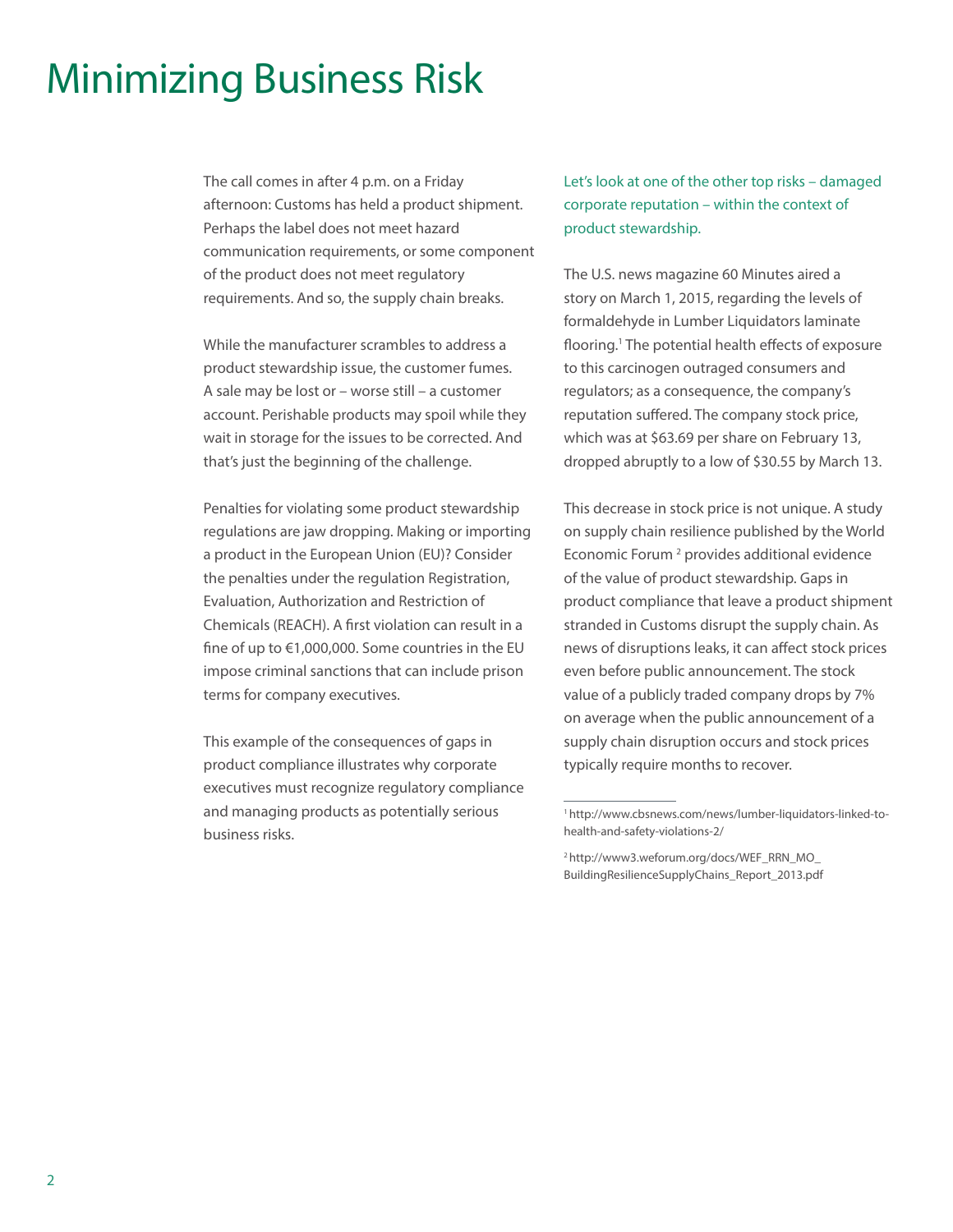# Essential Business Value

### Product stewardship is essential to the success of a multinational business.

Product stewardship is at the core of your company's value generation. By managing your products' environmental health and social impacts, you will drive growth and minimize business risks.

Let's start by looking at the results of a recent survey of multinational business executives.3 These results, which make the business case for product stewardship, are especially compelling because the survey designers did not intend to build a case for product stewardship. In fact, their report never mentions the phrase "product stewardship". The study authors simply wanted to identify the most crucial risks to multinational businesses and the greatest opportunities for growth. Nonetheless, the results of the survey make a powerful case for the potential return on investment in product stewardship.

The survey results show an interesting counterpoint between stewardship-related risks and opportunities (Figure 1). Regulatory compliance, a top business threat, grows increasingly important with the proliferation of product regulations in key market countries. This threat can stifle the growth opportunities in emerging markets if stewardship is not properly

## Defining Product **Stewardship**

Responsibly managing the health, safety, and environmental aspects of raw materials, intermediate, and consumer products throughout their life cycle and across the value chain in order to prevent or minimize negative impacts and maximize value.

- Product Stewardship Society
- Also known as: - Product Sustainability - Product Compliance
- Product Safety

managed. Corporate reputation emerged from the survey as both a top business threat and a crucial opportunity. When news – or sometimes merely rumors – about product safety flash across the internet, the results can make or break corporate profits.

#### Figure 1. Product Stewardship Related Risks and **Opportunities**



Making the Case for Product Stewardship According to a 2015 survey of some 1200 corporate executives in 63 countries, the top five business risks included regulatory compliance and corporate reputation. Two of the top business opportunities were improvements in corporate reputation and penetration of emerging markets.

<sup>3</sup> http://www.ey.com/GL/en/Services/Advisory/EY-theres-noreward-without-risk-grc-survey-2015-grc-survey-findings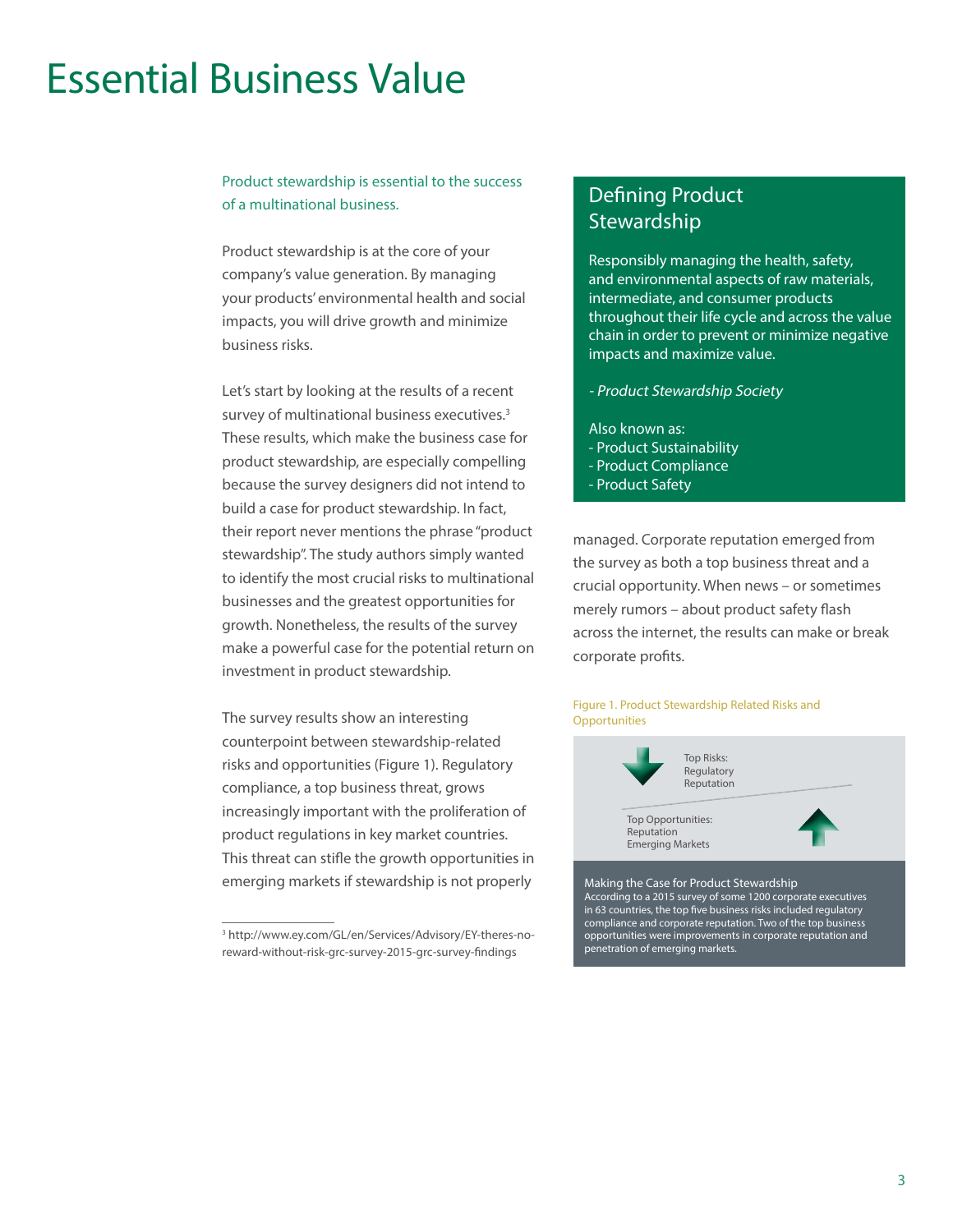# Supporting Growth

Let's look more closely at how effective product stewardship can support business growth by supporting innovation and sales.

Products crossing international borders must meet an ever-increasing number of regulations (Figure 2).4 Product stewards work with supply chain managers to track crucial information and address hazard communication, product registration, and product safety requirements. Effective compliance can open markets in new countries and support the introduction of new products.

Figure 2. C2P Global Regulations by Region: Cumulative Totals Total Existing Plus New Regulations in force by Year, 2003-Jan. 2016



Source: Compliance & Risks

Business Challenge: Speed new products to market to recognize the return on investment in product development.

Strategy: Coordinate compliance, recognizing differences in data requirements and regulatory nuance in different jurisdictions, as well as the relative costs of compliance versus sales in certain geographies.

Case Study: ERM anticipated and coordinated regulatory requirements to support the release of over 450 products of a chemical formulator as needed by customers in 75 countries.

<sup>4</sup> See: http://www.complianceandrisks.com/public/growth\_of\_regulations\_jan\_2016.pdf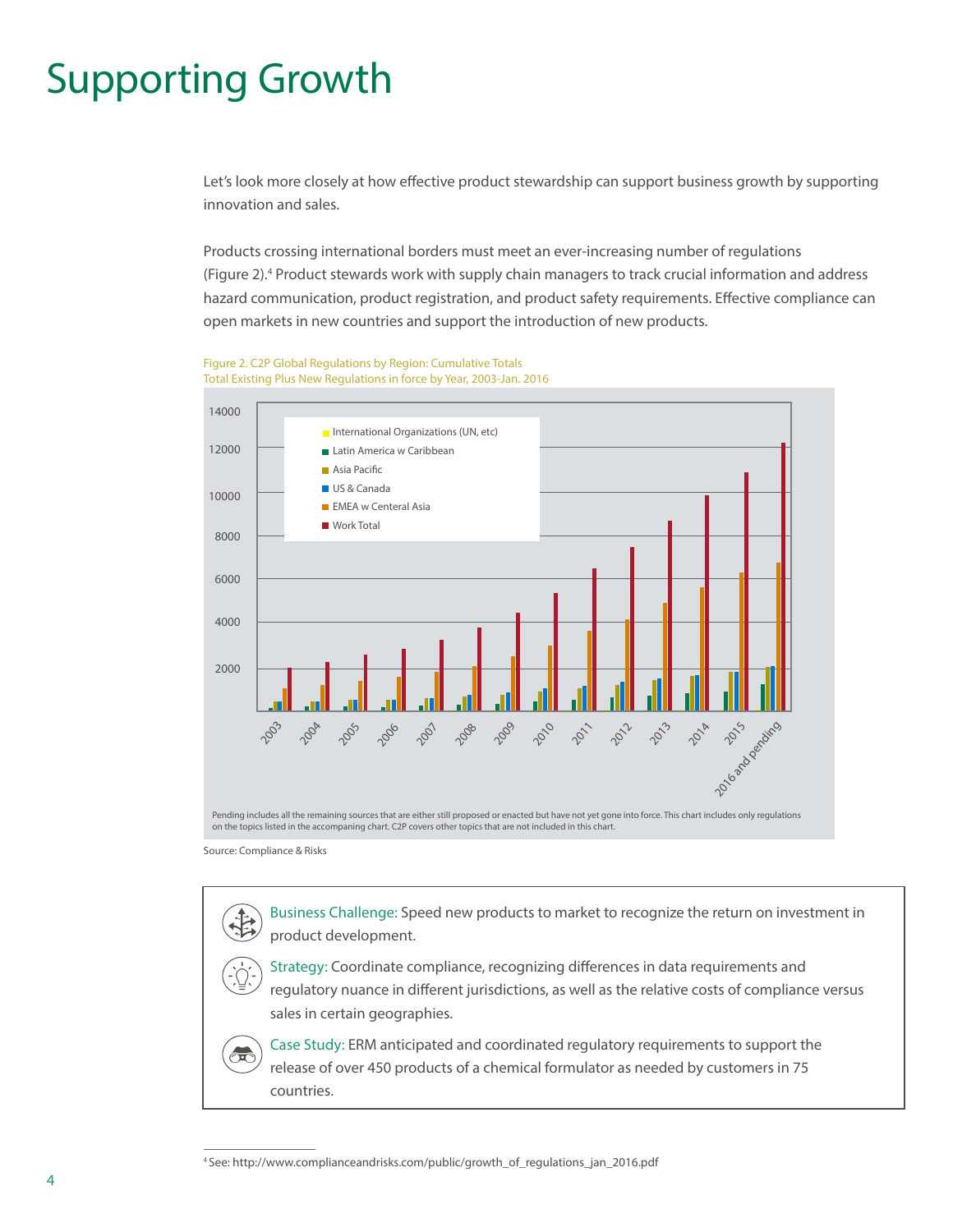Beyond compliance, product stewardship can position a brand in the marketplace. Attention to product compliance, product safety, and sustainability can help many businesses grow when appropriately communicated to the public. Customers for a wide range of products increasingly insist on knowing about the stewardship of the goods that they purchase. In one recent consumer survey,<sup>5</sup> 58% of respondents said that they would pay more for a product from a brand known as environmentally friendly; 72% of respondents in the crucial target age between 15 and 20 were willing to pay more for products that come from companies committed to positive social and environmental impact.<sup>6</sup>

Business Challenge: Position a product for increased sales in highly competitive marketplace.

Strategy: Understand and meet customer sustainability and stewardship goals.

Case Study: A company making a crop protection product understood that its customers applied the product to a crop used to make bioethanol fuel and that the customers for that fuel were concerned about greenhouse gas emissions throughout the production of bioethanol. A Life Cycle Assessment (LCA) demonstrated that the crop protection product had minimal impact on the greenhouse gas footprint of the bioethanol fuel. Speaking to the sustainability concerns of the customer's customers helped to position the crop protection product for successful sales.

Finally, effective product stewardship supports business growth by merger or acquisition. The value of such deals often rests on the ability to sell products in crucial markets immediately after the transaction. Product stewards transfer registrations, update hazard communication, and manage the associated information transfer necessary to make those product sales.

Business Challenge: Effectively integrate acquisition of a chemical company to recognize value of the deal.



Strategy: Anticipate and affect transfer of product compliance to enable global product sales immediately after the deal.



Case Study: ERM developed and executed a post-merger plan to support compliance in the European Union, United States, China, Japan, and Korea; approximately ~4000 regulatory submittals allowed sales of products globally on the first day after the transaction closed.

<sup>5</sup> http://www.nielsen.com/us/en/insights/reports/2015/the-sustainability-imperative.html

<sup>6</sup> http://www.nielsen.com/us/en/insights/news/2015/green-generation-millennials-say-sustainability-is-a-shopping-priority.html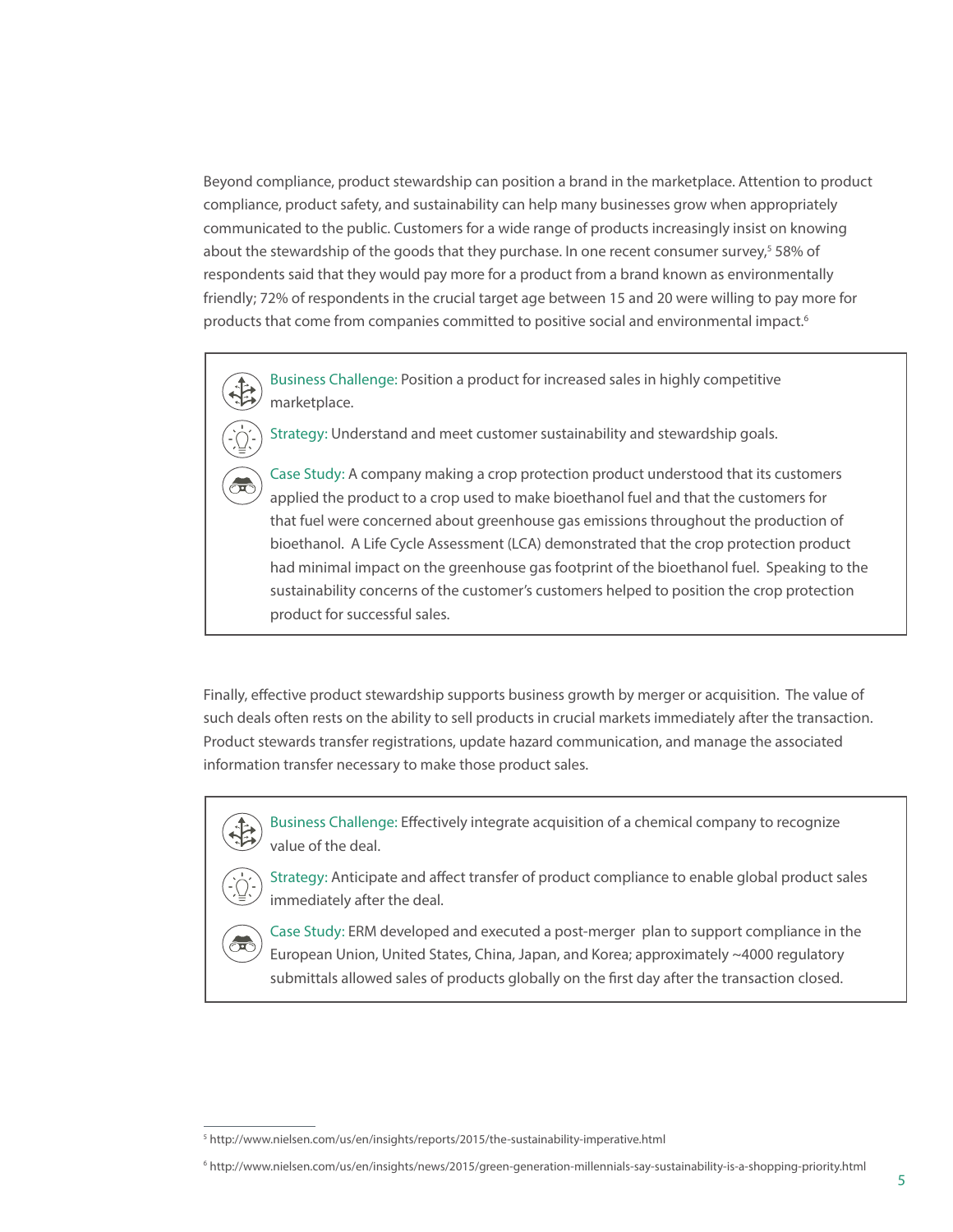# Building Business Resilience through Effective Product Stewardship

There's no doubt about it: a robust, right-sized product stewardship program can protect and build business value.

While gaps in stewardship can have catastrophic consequences for a product, a reputation, and a company's bottom line, effective product stewardship can build a brand, open new markets, and support the commercialization of innovative new products.

6